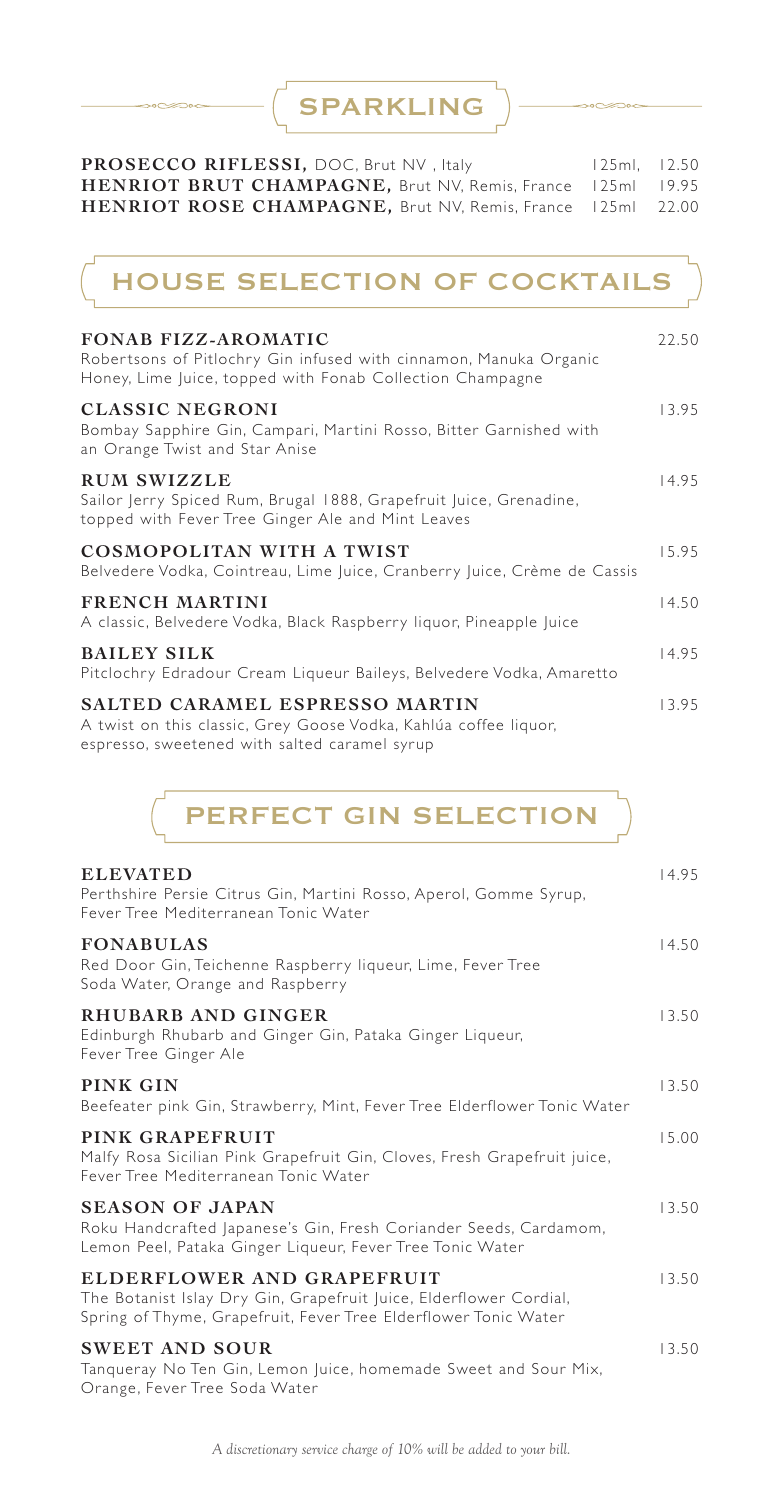

## THE BRASSERIE

AT FONAB

Available between 12 noon to 2.30pm - 5.30pm to 10.00pm

# **OYSTERS**

#### **LOCH CRERAN OYSTERS**

mignonette dressing, shallot and lemon half dozen 16.50 | dozen 33.00

#### **BOWMORE WITH LOCH CRERAN OYSTERS**

Bowmore 12YO, mignonette dressing, shallots and lemon half dozen 28.50 | dozen 45.00



# **FRUIT DE MER**

**(2 people)**  scallop ceviche, langoustine, Loch Creran oysters, crab, mussels and cockles *(Please allow 20 minutes preparation)* 55.00

#### **CRAB LINGUINI** Bottarga and parmesan

16.50

**FONAB SMOKED SALMON** classic garnish 14.95 or creme fraiche, blinis and

10g herring caviar 39.50

**ORKNEY SCALLOP EN-CROUTE** champagne caviar sauce 16.50



#### **MUSHROOM VELOUTE (v)** 10.50

#### **HEIRLOOM TOMATO TART (v)**

burrata, olives chicory salad, pickled red onion 12.95

#### **BEETROOT RISSOTO (v)**

brie, candied walnuts, broccoli starter 12.95 | main course 22.00 **DUCK FOIE GRAS TERRINE** toasted brioche 16.50

### **PICKLED**

**BEETROOT (v)**

carrot and cumin, onion and feta 13.50

#### **BEEF CARPACCIO**

herb oil shallots, capers, parmesan crisp 15.00

*(v = vegetarian, ve = vegan, gf = gluten free, df = dairy free) Please speak to a member of staff before ordering, should you have any allergies or intolerances. Menus might be subject to change due to seasonality and produce availability.*

*Guests booked on a dinner inclusive package have an allowance of £40.00 per person for food. Any extras including all wine and drinks will be charged as consumed.*

*A discretionary service charge of 10% will be added to your bill.*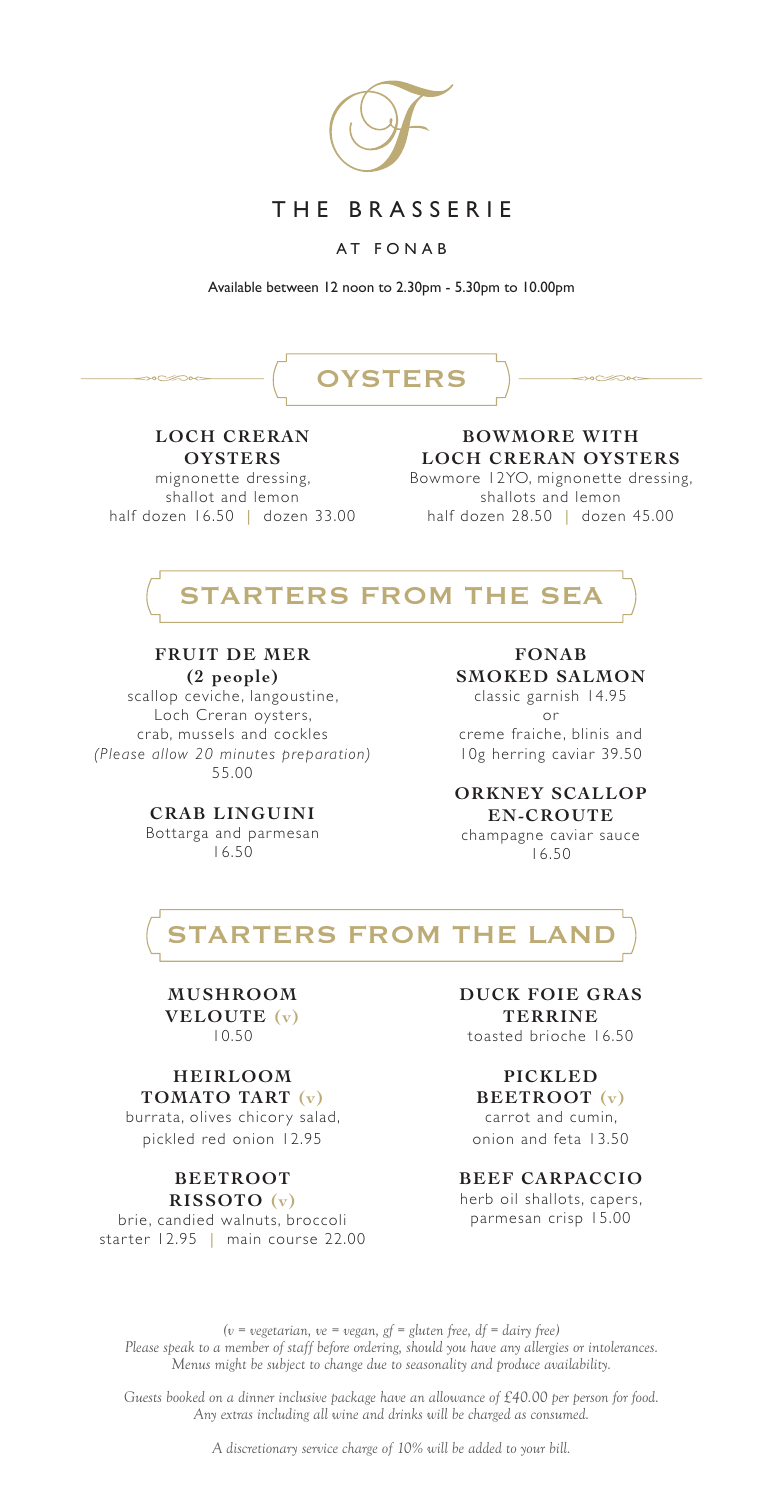# MAIN COURSE FROM THE SEA

### **CURRIED**

**MONKFISH TAIL** Shetland mussels, carrot,

curry and coconut sauce 24.50

#### **FILLET OF HAKE**

garlic pomme purée, brown lentils, rosemary jus 24.50

#### **LOBSTER THERMIDOR**

scallop roe and cucumber risotto, tomato chutney half lobster 28.50 | whole 55.00

#### **SEA BREAM AND ORKNEY SCALLOP**

spaghetti of carrot, saffron potatoes, lobster sauce 27.00

# **MAIN COURSE FROM THE LANI**

#### **LOIN OF LAMB**

pomme boulangère, kohlrabi, braised baby gem, tomato chutney, onion jus 25.00

#### **ORGANIC CHICKEN BREAST AND WING**

caramelised onion and walnut risotto, Comte cheese, foie grass sauce 24.50

#### **HIGHLAND RED DEER**

braised cabbage, pomme dauphine, pickled beetroot, cocoa beans, cocoa bean infused jus 26.50

#### **RABBIT A LA MORTARED**

savoy cabbage, green mustard potatoes, carrots 23.50

#### **HERB GNOCCHI (v)**

kohlrabi, ar tichoke, black truffle emulsion 22.00

#### **BEEF WELLINGTON 500g (2 people)**

pomme cocotte, confit shallot, green beans, bordelaise sauce *(please allow for 30 minutes preparation)* 70.00

#### **CHATEAUBRIAND 500g (2 people)**

hand cut chips, onion rings choice of sauce: peppercorn, red wine and Béarnaise 70.00

#### **DONALD RUSSELL RIBEYE STEAK 300g**

confit mushroom, tomato, duck fat chips, peppercorn sauce 34.50

#### **ONION TART TARTIN (v)**

Soubise spinach, onion and madeira sauce 22.00

*(v = vegetarian, ve = vegan, gf = gluten free, df = dairy free) Please speak to a member of staff before ordering, should you have any allergies or intolerances. Menus might be subject to change due to seasonality and produce availability.*

*Guests booked on a dinner inclusive package have an allowance of £40.00 per person for food. Any extras including all wine and drinks will be charged as consumed.*

*A discretionary service charge of 10% will be added to your bill.*